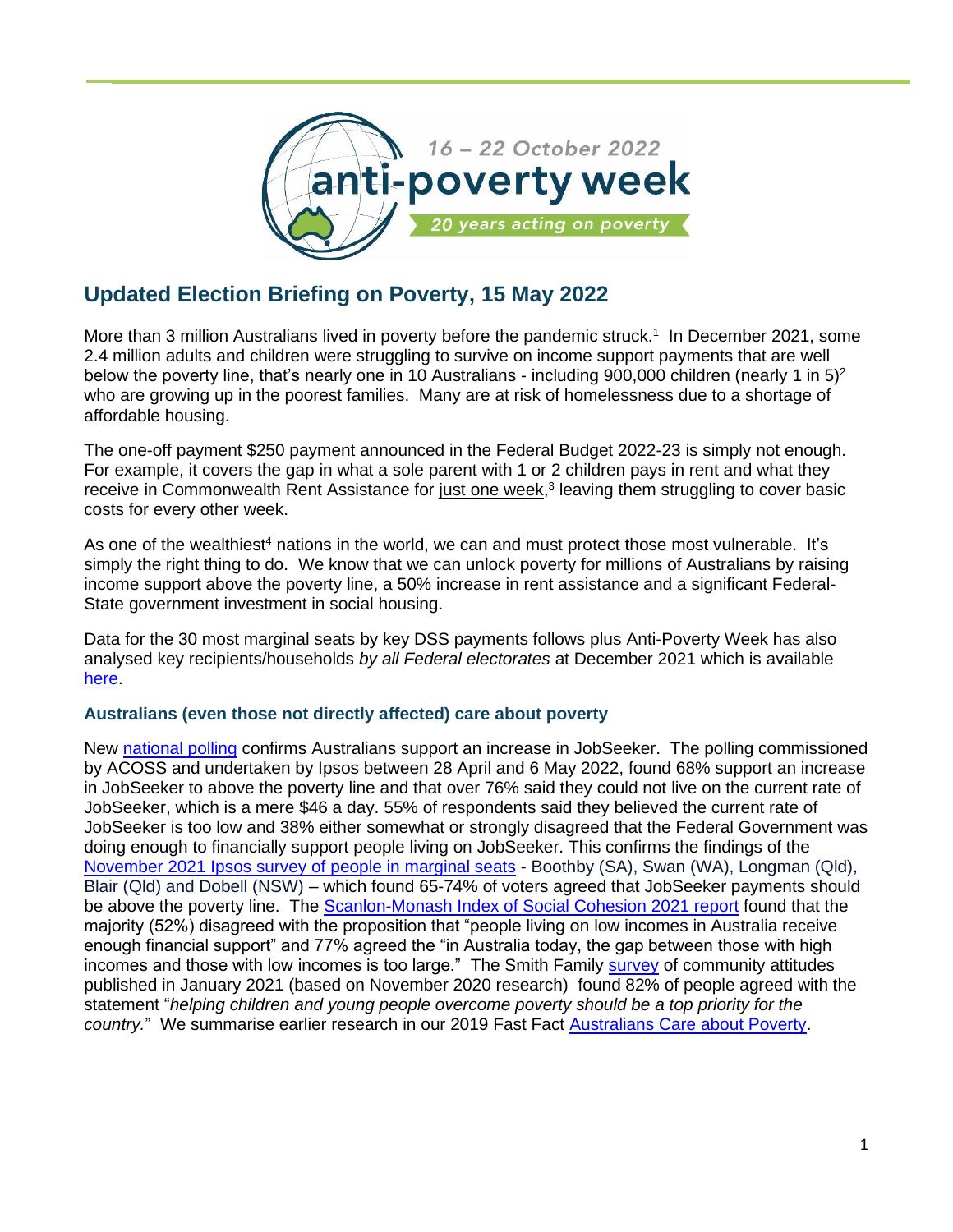#### **We never know when we might need to rely on our social safety net**

The pandemic has proved that. Research by academic Professor [Peter Whiteford in 2019](http://www.social-policy.org.uk/50-for-50/australia-welfare/) found that as many as 70% of households have had at least one person who did over a nine-year period. That was because of illness, unemployment or relationship breakdown. Yet many income support payments in Australia, especially for unemployed people and single parents actually lock recipients in poverty rather than give them the opportunity to get back on their feet.

### **More people still need unemployment payments than before the pandemic struck**

Nationally, there are more than 960,000 people claiming unemployment payments (JobSeeker Payment and Youth Allowance Other) at 11 March 2022<sup>5</sup>, this is about 150,000 more (an 18% increase) than December 2019<sup>6</sup> before the bushfires and pandemic.

To live on these payments is to live in poverty. They are as low as \$46 (JobSeeker) and \$38 (Youth Allowance) per day. The adult rate of Jobseeker is 30% below the poverty line<sup>7</sup> and \$168 per week below the age pension which no one believes is too high<sup>8</sup>.

In 24 of the 30 most marginal seats, there are more people receiving unemployment payments than the electoral margin, yet neither major party has to date committed to an increase in these payments.

| <b>Electorate</b> | <b>State</b> | <b>Party Held</b> | Margin 2019<br>or by-elec | <b>Unemployment</b><br>Payment<br><b>Recipients</b><br>(JSA, YAO) Dec 21 |
|-------------------|--------------|-------------------|---------------------------|--------------------------------------------------------------------------|
| Macquarie         | <b>NSW</b>   | <b>ALP</b>        | 371                       | 4,359                                                                    |
| <b>Bass</b>       | <b>TAS</b>   | Liberal           | 563                       | 6,355                                                                    |
| Eden-Monaro       | <b>NSW</b>   | <b>ALP</b>        | 735                       | 5,107                                                                    |
| Chisholm          | <b>VIC</b>   | Liberal           | 1,090                     | 4,118                                                                    |
| Lilley            | QLD          | <b>ALP</b>        | 1,229                     | 5,299                                                                    |
| Cowan             | <b>WA</b>    | <b>ALP</b>        | 1,417                     | 6,679                                                                    |
| Corangamite       | <b>VIC</b>   | <b>ALP</b>        | 2,170                     | 4,311                                                                    |
| <b>Blair</b>      | QLD          | <b>ALP</b>        | 2,321                     | 10,400                                                                   |
| Wentworth         | <b>NSW</b>   | Liberal           | 2,346                     | 2,218                                                                    |
| Indi              | <b>VIC</b>   | Independent       | 2,816                     | 5,914                                                                    |
| Dobell            | <b>NSW</b>   | <b>ALP</b>        | 3,035                     | 7,911                                                                    |
| Boothby           | SA           | Liberal           | 3,047                     | 5,839                                                                    |
| Solomon           | <b>NT</b>    | <b>ALP</b>        | 3,396                     | 4,998                                                                    |
| Moreton           | QLD          | <b>ALP</b>        | 3,448                     | 6,148                                                                    |
| <b>Braddon</b>    | <b>TAS</b>   | Liberal           | 4,329                     | 5,941                                                                    |
| Swan              | <b>WA</b>    | Liberal           | 4,529                     | 6,866                                                                    |
| Lingiari          | <b>NT</b>    | <b>ALP</b>        | 5,292                     | 18,172                                                                   |
| Dunkley           | <b>VIC</b>   | Liberal           | 5,304                     | 6,650                                                                    |
| Greenway          | <b>NSW</b>   | <b>ALP</b>        | 5,343                     | 5,709                                                                    |
| Gilmore           | <b>NSW</b>   | Liberal           | 5,627                     | 6,925                                                                    |
| Griffith          | <b>QLD</b>   | <b>ALP</b>        | 5,701                     | 5,404                                                                    |

Unemployment payment recipients at December 2021 in 30 most [marginal seats](https://results.aec.gov.au/24310/Website/HouseDivisionalResults-24310.htm)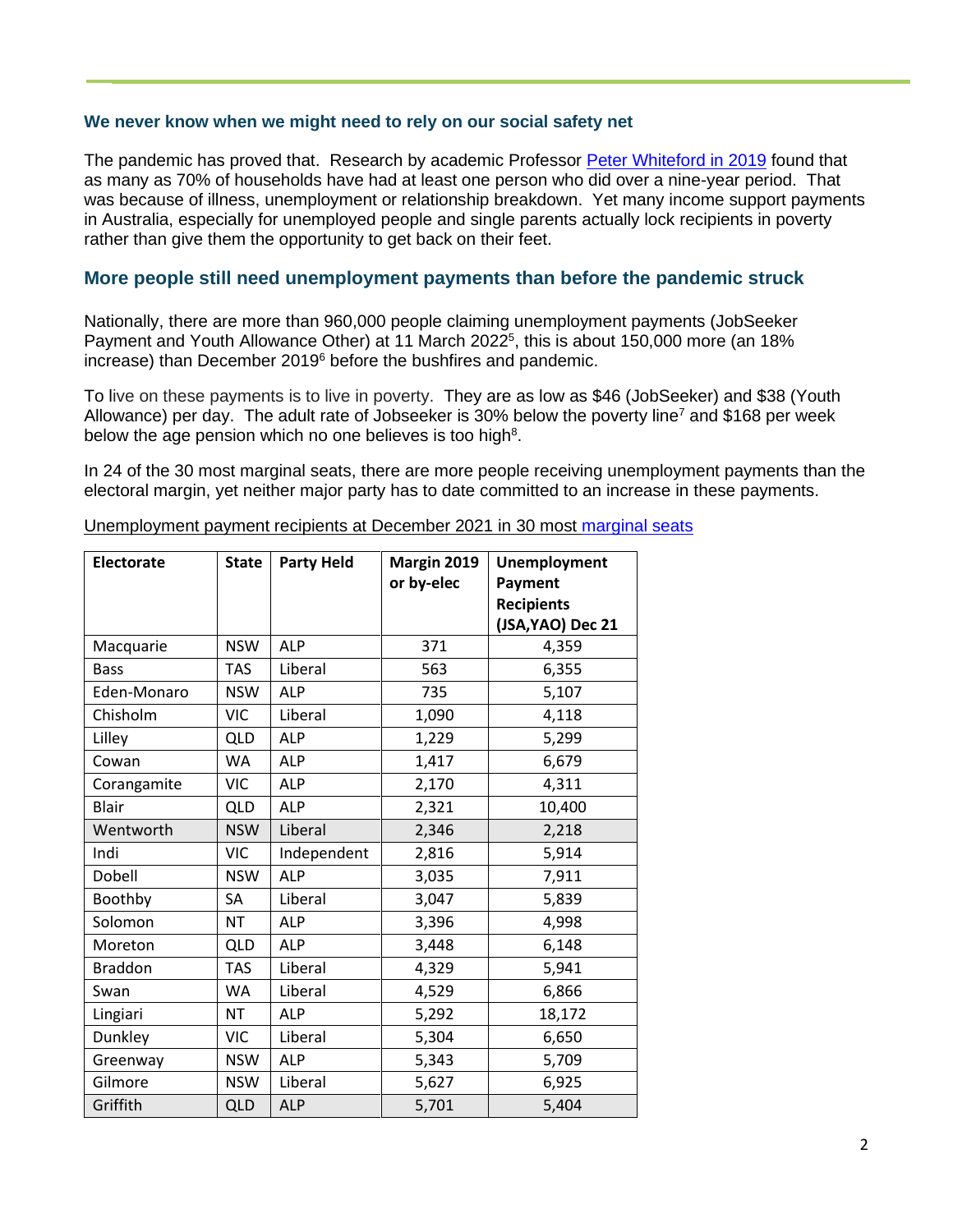| Parramatta     | <b>NSW</b> | <b>ALP</b>    | 5,934 | 7,872  |
|----------------|------------|---------------|-------|--------|
| Reid           | <b>NSW</b> | Liberal       | 5,960 | 4,280  |
| Hunter         | <b>NSW</b> | <b>ALP</b>    | 6,074 | 7,871  |
| Longman        | QLD        | <b>ALP</b>    | 6,525 | 9,500  |
| Lyons          | <b>TAS</b> | <b>ALP</b>    | 7,418 | 6,145  |
| Leichhardt     | <b>QLD</b> | Lib Nat Party | 7,491 | 13,895 |
| <b>Higgins</b> | <b>VIC</b> | Liberal       | 7,800 | 3,095  |
| Robertson      | <b>NSW</b> | Liberal       | 8,139 | 5,930  |
| Richmond       | <b>NSW</b> | <b>ALP</b>    | 8,182 | 8,522  |

### **Many people receiving JobSeeker face significant barriers to employment**

The vast majority of JobSeeker recipients have now been unemployed for more than a year, and the payment has become a catch all for older people who can't get back into work waiting for age pension; people who are ill or disabled and can't get Disability Pension (and there's no more Sickness Benefit); as well as sole parents whose youngest child has turned 8.

At December 2021 national data for JobSeeker Payment<sup>9</sup> (latest available by characteristics) shows:

- 84% had been receiving payments for more than a year (compared with 77% in December 2019);
- 27% were aged over 55 and 49% aged over 45 years;
- 40% had partial capacity to work only; and
- there were just over 90,000 sole parents.

Of course, many people face multiple disadvantages in the labour market – i.e., the majority of those who are older are likely to be long term unemployed and may also only have a partial capacity to work (defined as less than 30 hours per week). While men make up a higher percentage than women receiving JobSeeker, in the year December 2020 to December 2021, this proportion has increased for women (from 47% to 49%) and it is similar for the Youth Allowance payment for those aged under 22. This means women have not got jobs at the same rate as men (or enough work to leave income support payments) during the year to December 2021.

### **Federal support for renters is not keeping up with rising costs**

Rents have surged across the country, with regional areas experiencing soaring rents. According to [CoreLogic's Rental Review for the March 2022 Quarter,](https://www.corelogic.com.au/news-research/reports/quarterly-rental-review) national rental rates have surged by 8.7% over the year, capital cities increasing by 8% and regional Australia by 10.7%. The [Anglicare Australia](https://www.anglicare.asn.au/wp-content/uploads/2022/04/Rental-Affordability-Snapshot-National-report.pdf) 2021 [Rental Availability Snapshot](https://www.anglicare.asn.au/wp-content/uploads/2022/04/Rental-Affordability-Snapshot-National-report.pdf) 28/4/22, found that "*The major drop in rental listings, and the halving of the*  vacancy rate, means that there is even more pressure on renters on low incomes. They need to find an *affordable home in a tight market, while competing with record numbers of people who can no longer afford to buy. This has led to a market that has never been less affordable*."

Commonwealth Rent Assistance hasn't had a real increase (beyond CPI) since 2000 and only covers a third or a quarter of actual rent paid. Nationally, people relying on JobSeeker Payment were paying \$220 per week rent in December 2021 and only receiving ~\$67 per week in Commonwealth Rent Assistance (national median figures) – that is a \$153 a week gap. For a single parent with one or two children, the median rent paid in December 2021 was \$315 per week, the median CRA received was  $\sim$ \$76 per week – a gap of \$239 per week.<sup>10</sup> Even the Government's own Treasury review concluded: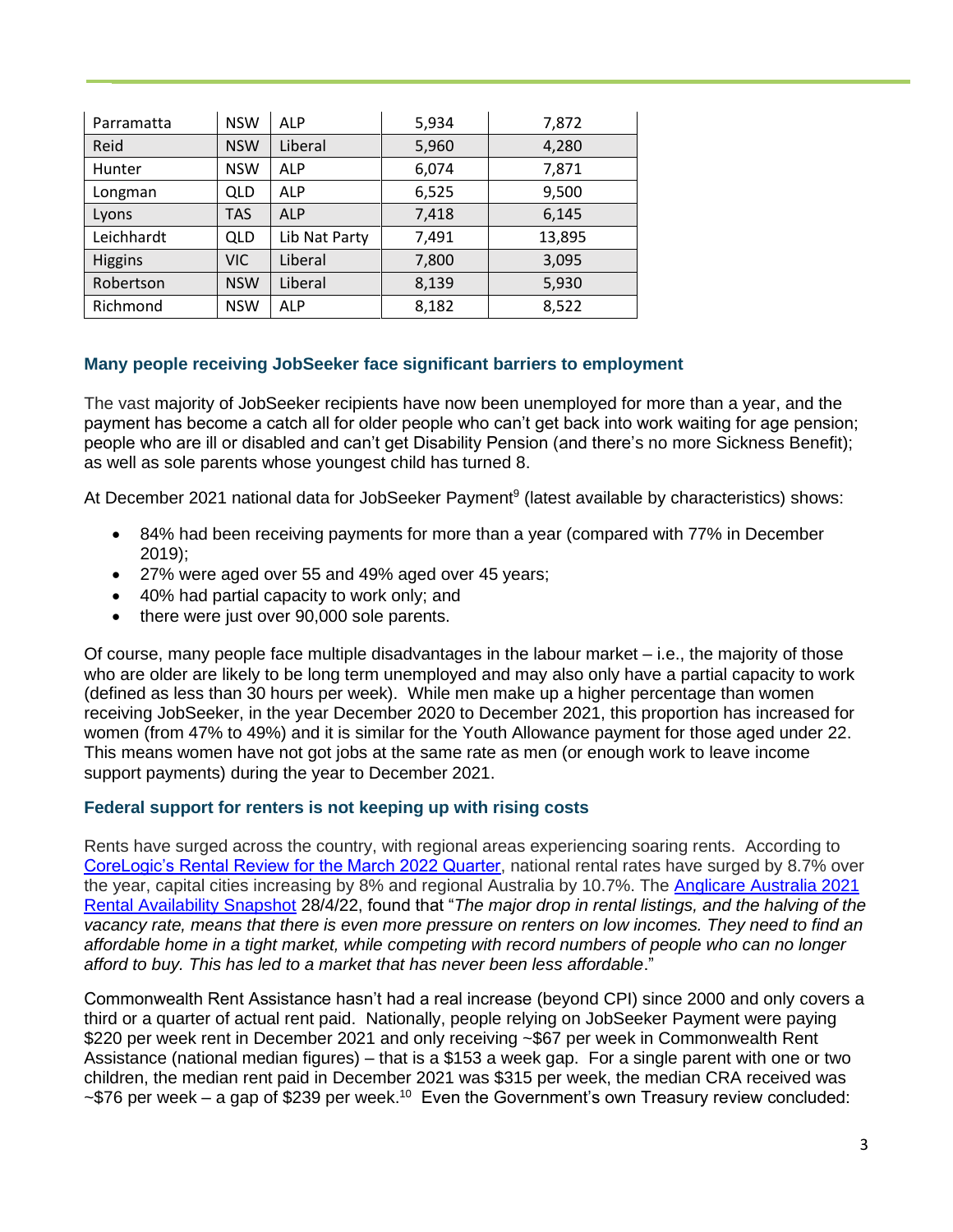"*The maximum value of Commonwealth Rent Assistance has not kept pace with market rents, especially for low-income renters*."<sup>11</sup> There were over 1.4 million households receiving inadequate Commonwealth Rent Assistance in December 2021, including over 300,000 age pensioners.<sup>12</sup> While people aged over 65 have a poverty rate of 10%, this rises to 41% if they are renting privately.<sup>13</sup> See also our Fast Fact [Poverty and Housing.](https://antipovertyweek.org.au/wp-content/uploads/2021/10/Final-APW-Poverty-and-Housing-Fast-Fact-5-October-2021.pdf)

**In 28 of the 30 most marginal seats, there are more households receiving Commonwealth Rent Assistance than the electoral margin**, yet neither major party has to date committed to an increase in rent assistance.

Commonwealth Rent Assistance Households at December 2021 in 30 most [marginal seats](https://results.aec.gov.au/24310/Website/HouseDivisionalResults-24310.htm)

| Electorate      | <b>State</b> | <b>Party Held</b> | Margin 2019 or by- | <b>CRA</b>        |
|-----------------|--------------|-------------------|--------------------|-------------------|
|                 |              |                   | elec               | <b>Households</b> |
|                 |              |                   |                    | <b>Dec 21</b>     |
| Macquarie       | <b>NSW</b>   | <b>ALP</b>        | 371                | 7,241             |
| <b>Bass</b>     | <b>TAS</b>   | Liberal           | 563                | 8,500             |
| Eden-Monaro NSW |              | <b>ALP</b>        | 735                | 7,457             |
| Chisholm        | <b>VIC</b>   | Liberal           | 1,090              | 6,123             |
| Lilley          | QLD          | <b>ALP</b>        | 1,229              | 8,848             |
| Cowan           | <b>WA</b>    | <b>ALP</b>        | 1,417              | 7,044             |
| Corangamite     | <b>VIC</b>   | <b>ALP</b>        | 2,170              | 7,172             |
| <b>Blair</b>    | QLD          | <b>ALP</b>        | 2,321              | 18,054            |
| Wentworth       | <b>NSW</b>   | Liberal           | 2,346              | 3,586             |
| Indi            | VIC          | Independent       | 2,816              | 8,002             |
| Dobell          | <b>NSW</b>   | <b>ALP</b>        | 3,035              | 13,130            |
| Boothby         | SA           | Liberal           | 3,047              | 9,724             |
| Solomon         | <b>NT</b>    | <b>ALP</b>        | 3,396              | 4,909             |
| Moreton         | QLD          | <b>ALP</b>        | 3,448              | 9,468             |
| <b>Braddon</b>  | <b>TAS</b>   | Liberal           | 4,329              | 8,897             |
| Swan            | <b>WA</b>    | Liberal           | 4,529              | 9,336             |
| Lingiari        | <b>NT</b>    | <b>ALP</b>        | 5,292              | 3,178             |
| Dunkley         | VIC          | Liberal           | 5,304              | 9,758             |
| Greenway        | <b>NSW</b>   | <b>ALP</b>        | 5,343              | 8,141             |
| Gilmore         | <b>NSW</b>   | Liberal           | 5,627              | 12,736            |
| Griffith        | QLD          | <b>ALP</b>        | 5,701              | 8,837             |
| Parramatta      | <b>NSW</b>   | <b>ALP</b>        | 5,934              | 11,012            |
| Reid            | <b>NSW</b>   | Liberal           | 5,960              | 6,356             |
| Hunter          | <b>NSW</b>   | <b>ALP</b>        | 6,074              | 12,328            |
| Longman         | QLD          | <b>ALP</b>        | 6,525              | 18,449            |
| Lyons           | <b>TAS</b>   | <b>ALP</b>        | 7,418              | 7,996             |
| Leichhardt      | QLD          | Lib Nat Party     | 7,491              | 13,518            |
| <b>Higgins</b>  | <b>VIC</b>   | Liberal           | 7,800              | 5,094             |
| Robertson       | <b>NSW</b>   | Liberal           | 8,139              | 10,743            |
| Richmond        | <b>NSW</b>   | <b>ALP</b>        | 8,182              | 15,390            |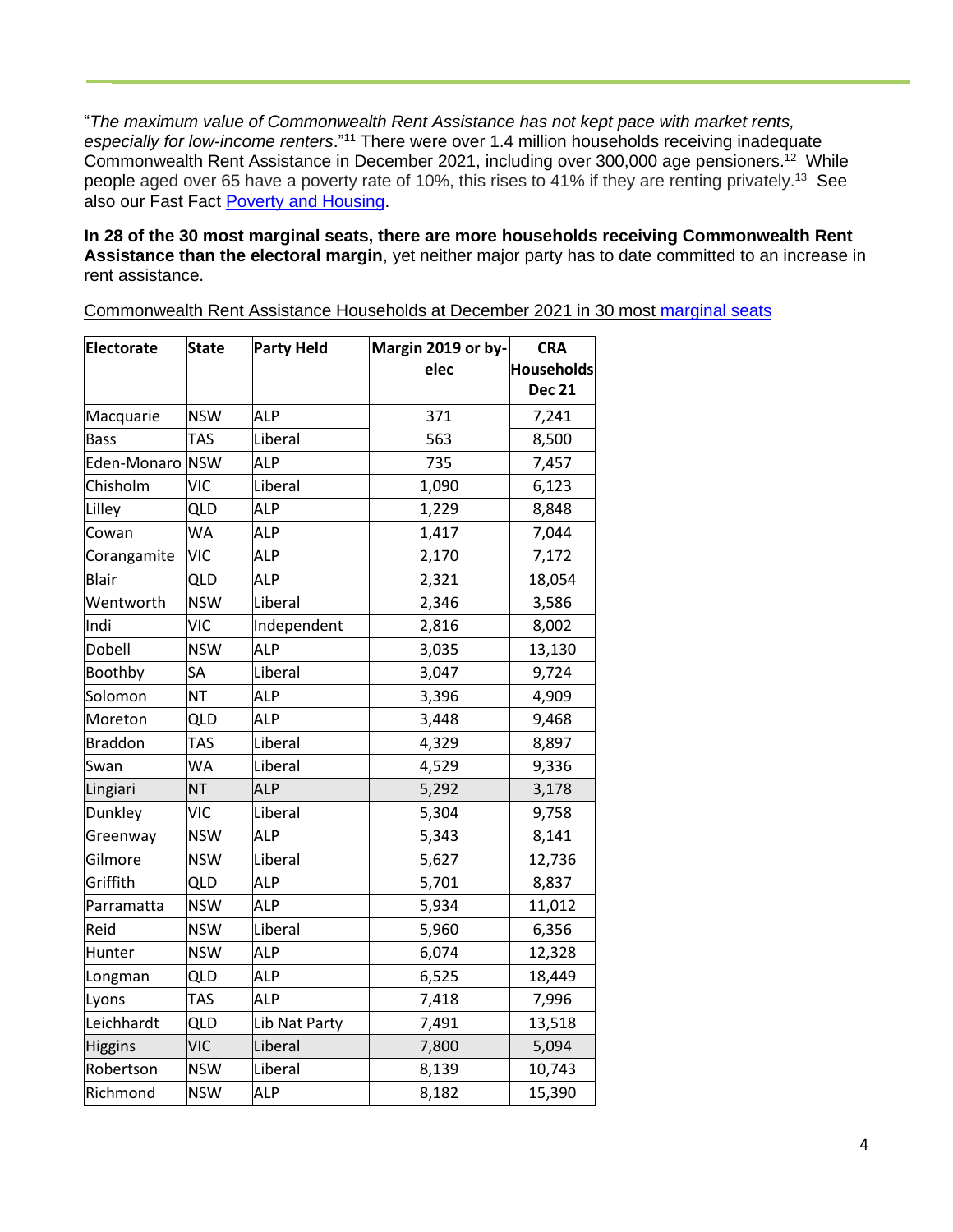#### **Concerns for children and women**

Poverty affects far too many Australian children and families, diminishing their lives now and in the future. As one of the wealthiest countries in the world, it's just not right that 1 in 6 of our children grow up in poverty. Not having enough money to cover the necessities restricts daily life and crushes hope for the future. The [AMA](https://www.ama.com.au/media/ama-joins-call-child-health-taskforce) has recently pointed out the urgent need to address child poverty to secure our children's health. *The [Keeping kids safe and well –](https://humanrights.gov.au/safeandwell) your voices* report published in early 2022 by the National Children's Commissioner found the top three things children, young people and families said they need to feel safe are: help with housing; mental health services, and help with basic needs, like food, clothing, transport and school supplies.

See our Fast Fact [Child and Family Poverty in Australia.](about:blank)

While poverty affects far too many of us, [women are more likely to live in poverty.](http://www.powertopersuade.org.au/blog/poverty-in-australia-2020-what-does-a-gendered-analysis-reveal/19/2/2020) In in December 2021, more than six in 10 people receiving inadequate Working Age Payments were women. <sup>14</sup> Research Anti-Poverty Week published in 2021 confirmed that women affected by violence are more likely to move into financial hardship. Our inadequate social safety net is a key reason. As is a lack of safe and affordable housing. See our Fast Fact [Women, Violence and Poverty.](https://antipovertyweek.org.au/wp-content/uploads/2021/09/APW-Final-Women-Violence-and-Poverty-Fast-Facts-30.08.2021.pdf)

#### **We know what works**

The extra income provided to low-income families doing it tough during 2020 really made a difference. It meant they had enough to cover the basics like healthy food, warm clothes in winter and for children, after school activities like sport and music. According to the ABS Survey conducted in November 2020, paying household bills was reported to be the most common use of the Coronavirus Supplement (67%).<sup>15</sup> New evidence published by the **ACOSS/UNSW Sydney Poverty and Inequality Partnership<sup>16</sup>** confirmed poverty was dramatically cut when working age payments were doubled for six months of 2020, despite a deep recession. Poverty rates for the poorest families, sole parents and their children was halved from 39 to 17 percent.

#### **About Anti-Poverty Week**

*Anti-Poverty Week supports the Australian community to have an increased understanding of poverty and to take action collectively to end it.* We are a diverse network of individuals and organisations who share this purpose. Since 2002, we've been active every year in the week around the United Nations Day for the Eradication of Poverty on 17 October. In 2022, APW will run from 16-22 October, marking our 20<sup>th</sup> year of acting on poverty.

Our key message is: **Poverty exists. Poverty hurts us all. We can all do something about it.** It is one of hope, not despair. We promote evidence-based solutions to poverty. Since 2019 we have worked closely with our partners [Everybody's Home](https://everybodyshome.com.au/) and [Raise the Rate](https://raisetherate.org.au/) for Good.

You can see more at our website [www.antipovertyweek.org.au](http://www.antipovertyweek.org.au/) or contact our Executive Director Toni Wren at [ed@antipovertyweek.org.au](mailto:ed@antipovertyweek.org.au) or telephone 0405 705 442.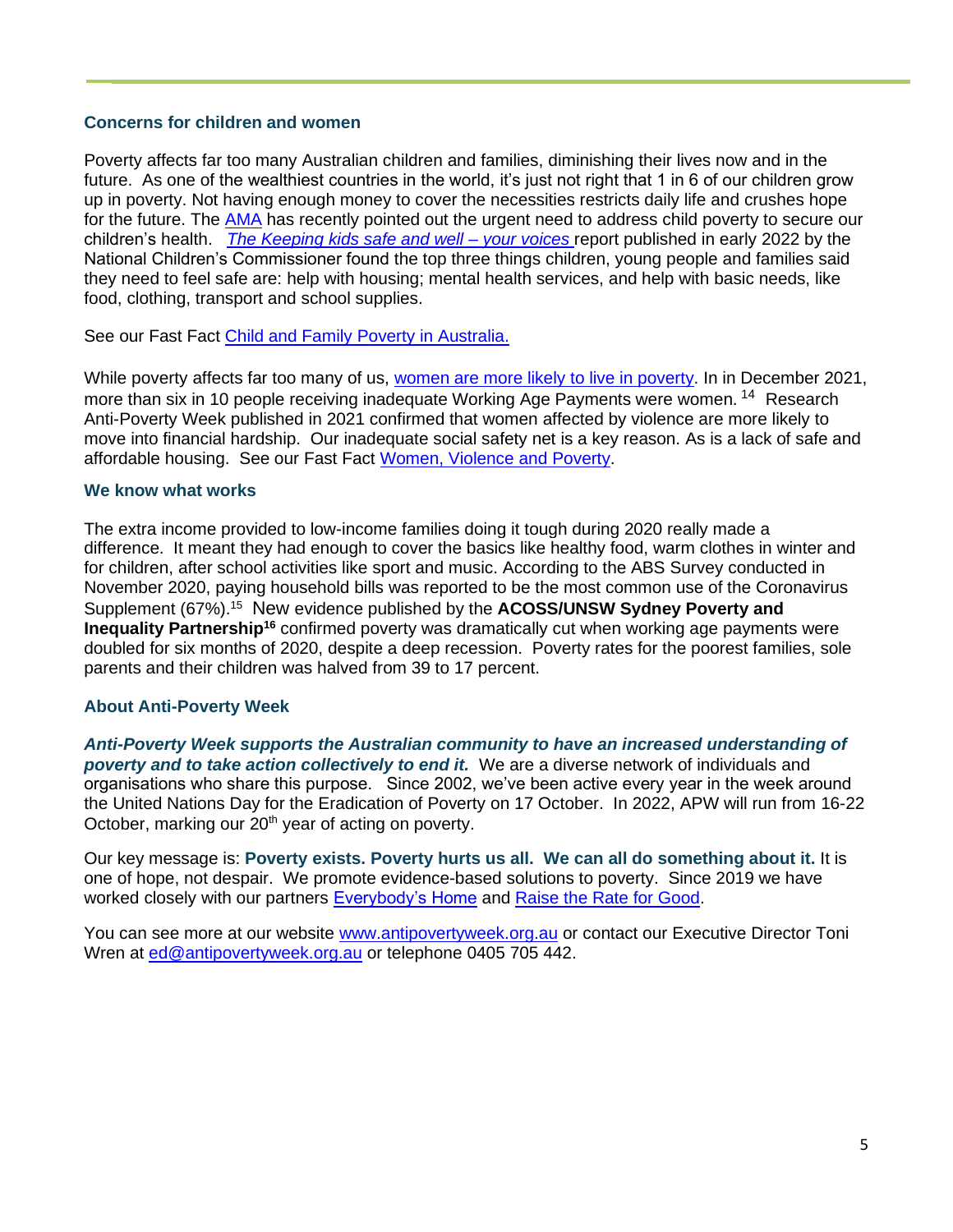# **APPENDIX: Income Support Statistics, all sourced from [DSS Demographic Data](https://data.gov.au/data/dataset/dss-payment-demographic-data)**

| <b>State</b>                                  | <b>Total WAP</b> | <b>Children</b><br>(APW<br>est) | <b>WAP&amp;</b><br><b>Children</b><br>(APW<br>est) |
|-----------------------------------------------|------------------|---------------------------------|----------------------------------------------------|
| <b>Australian Capital</b><br><b>Territory</b> | 15,244           | 8,994                           | 24,238                                             |
| <b>New South Wales</b>                        | 458,861          | 270,728                         | 729,589                                            |
| <b>Northern Territory</b>                     | 30,317           | 17,887                          | 48,204                                             |
| Queensland                                    | 346,995          | 204,727                         | 551,722                                            |
| South Australia                               | 124,402          | 73,397                          | 197,799                                            |
| Tasmania                                      | 39,285           | 23,178                          | 62,463                                             |
| Victoria                                      | 361,977          | 213,566                         | 575,543                                            |
| Western Australia                             | 158,899          | 93,750                          | 252,649                                            |
| Unknown                                       | 369              | 218                             | 587                                                |
| Total                                         | 1,536,358        | 906,451                         | 2,442,809                                          |

Recipients of Working Age Payments (WAP) & Children by State/Territory, December 2021

# Recipients of Unemployment payments by State/Territory, December 2021

| <b>State</b>                        | <b>JobSeeker</b><br><b>Payment</b> | Youth<br><b>Allowa</b><br>nce<br>(other) | <b>Total</b><br><b>Unemployment</b><br><b>Payments</b> |
|-------------------------------------|------------------------------------|------------------------------------------|--------------------------------------------------------|
| <b>Australian Capital Territory</b> | 8,140                              | 837                                      | 8,977                                                  |
| <b>New South Wales</b>              | 279,594                            | 25,532                                   | 305,126                                                |
| <b>Northern Territory</b>           | 19,997                             | 3,146                                    | 23,143                                                 |
| Queensland                          | 207,316                            | 23,915                                   | 231,231                                                |
| South Australia                     | 78,445                             | 7,398                                    | 85,843                                                 |
| Tasmania                            | 24,351                             | 3,146                                    | 27,497                                                 |
| Victoria                            | 222,306                            | 17,034                                   | 239,340                                                |
| Western Australia                   | 97,264                             | 9,905                                    | 107,169                                                |
| Unknown                             | 225                                | 13                                       | 238                                                    |
| <b>Total</b>                        | 937,638                            | 90,926                                   | 1,028,564                                              |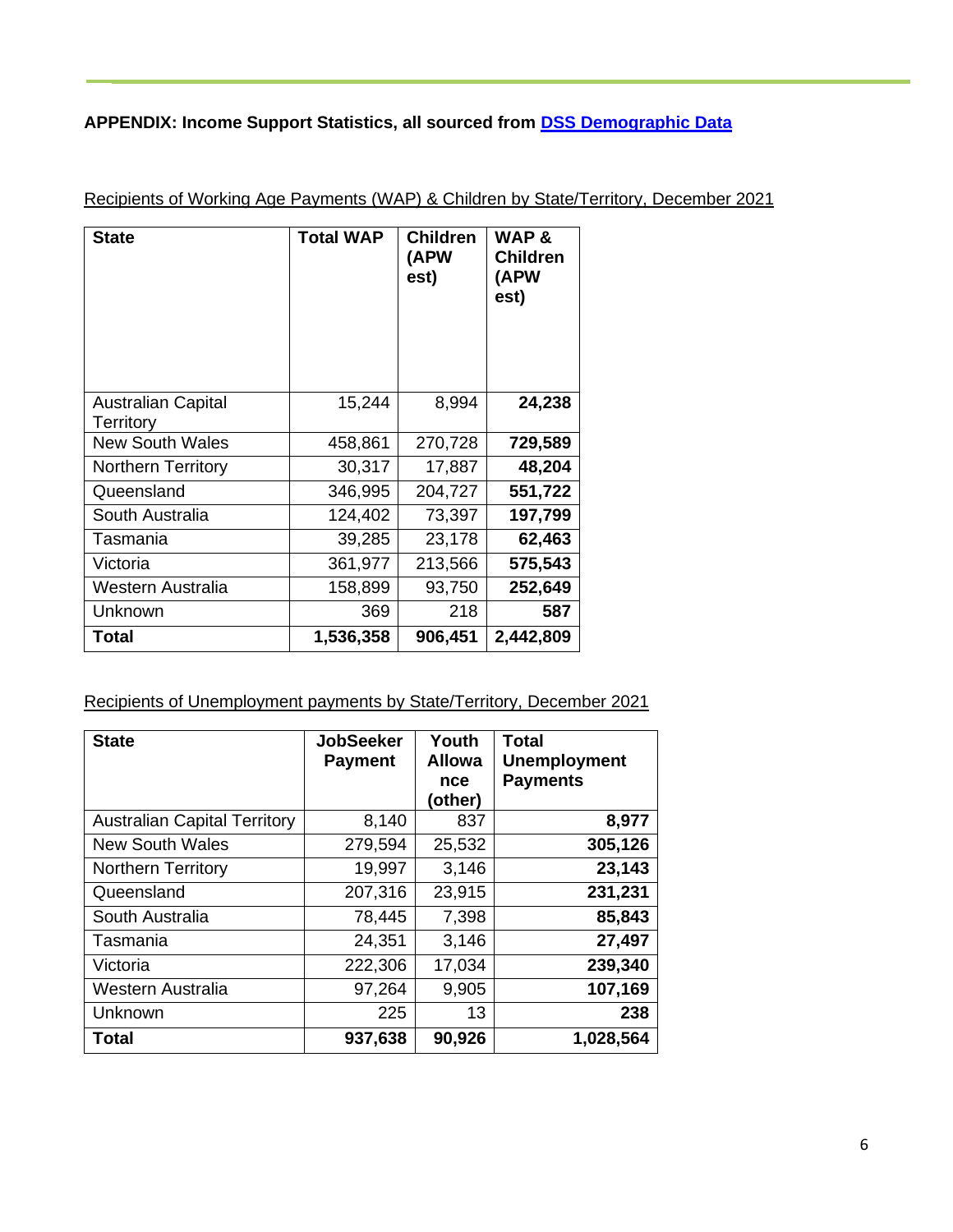Commonwealth Rent Assistance Households by State/Territory, December 2021

| <b>State</b>                        | Commonwealth<br><b>Rent Assistance</b> |
|-------------------------------------|----------------------------------------|
| <b>Australian Capital Territory</b> | 11,048                                 |
| <b>New South Wales</b>              | 457,850                                |
| <b>Northern Territory</b>           | 8,057                                  |
| Queensland                          | 362,548                                |
| South Australia                     | 104,041                                |
| Tasmania                            | 38,552                                 |
| Victoria                            | 312,267                                |
| Western Australia                   | 121,899                                |
| Unknown                             | 36                                     |
| Total                               | 1,416,298                              |

Duration of income support, December 2021 and December 2019

|                                  | <b>Under</b> | $1 - 2$ | $2 - 5$ | $5 - 10$ | 10      |              |                            |
|----------------------------------|--------------|---------|---------|----------|---------|--------------|----------------------------|
|                                  | 1 year       | years   | years   | years    | years+  | <b>Total</b> |                            |
| <b>Dec 19</b><br><b>Newstart</b> | 171,010      | 97,243  | 172,181 | 153,619  | 134,352 | 728,405      |                            |
|                                  |              | 97,243  | 172,181 | 153,619  | 134,352 | 557,395      | <b>77%</b><br>long<br>term |
| <b>Dec 21</b><br><b>JSP</b>      | 151,499      | 242,708 | 212,504 | 170,950  | 159,977 | 937,638      |                            |
|                                  |              | 242,708 | 212,504 | 170,950  | 159,977 | 786,139      | 84%<br>long<br>term        |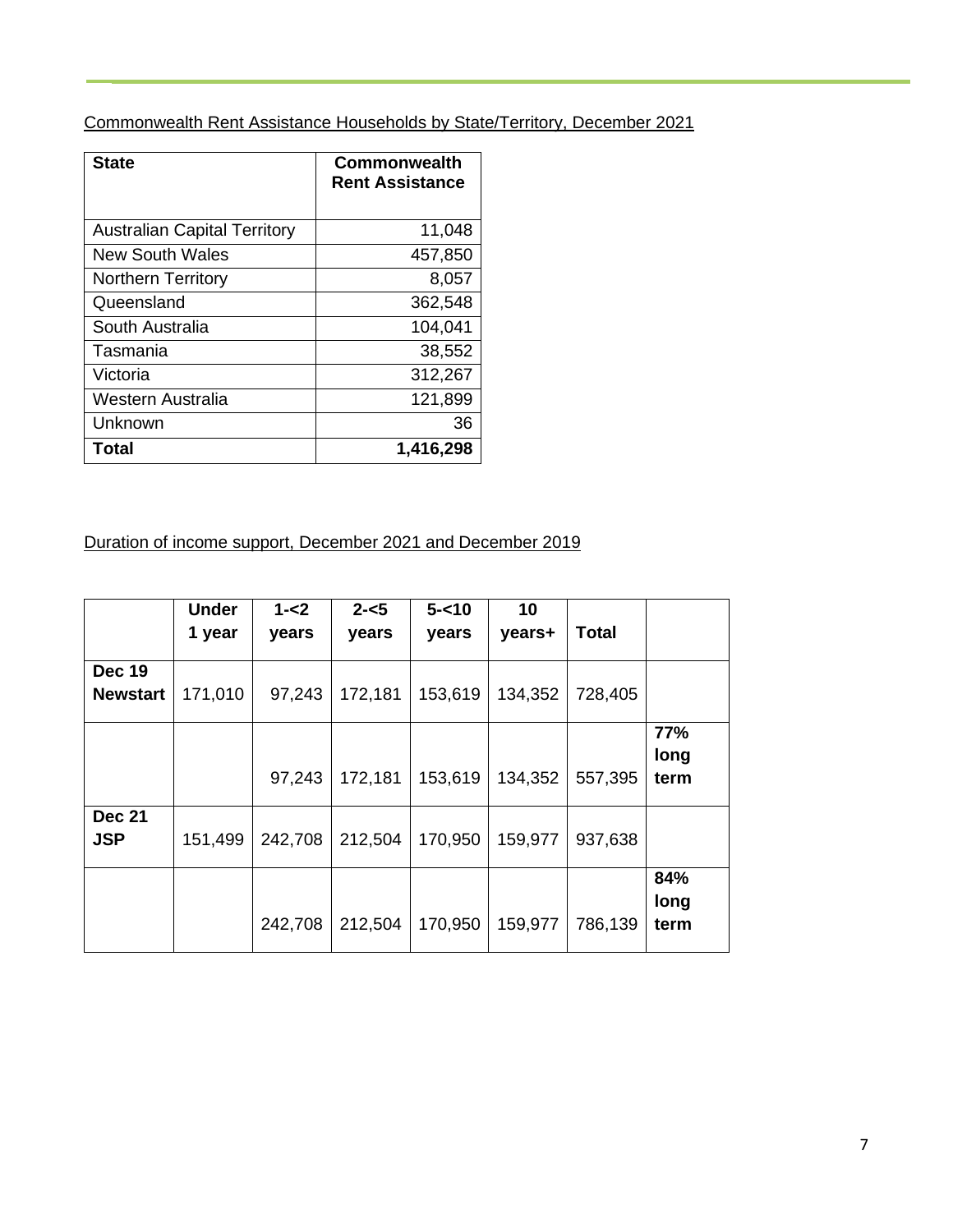|  |  |  |  | Age of JobSeeker Payment recipients, December 2021 |  |
|--|--|--|--|----------------------------------------------------|--|
|  |  |  |  |                                                    |  |

| <b>JSP AII</b><br>ages |                | Over<br>45 | % over<br>45 | Over<br>55 | % over<br>55 |
|------------------------|----------------|------------|--------------|------------|--------------|
|                        |                |            |              |            |              |
| Under 16               | $\overline{0}$ |            |              |            |              |
| 16-20                  | 0              |            |              |            |              |
| $21 - 24$              | 81,784         |            |              |            |              |
| 25-34                  | 202,212        |            |              |            |              |
| 35-44                  | 191,854        |            |              |            |              |
| 45-54                  | 204,053        | 204,053    |              |            |              |
| 55-64                  | 213,269        | 213,269    |              | 213,269    |              |
| 65 and                 | 44,469         |            |              |            |              |
| over                   |                | 44,469     |              | 44,469     |              |
| <b>Total</b>           | 937,641        | 461,791    | 49           | 257,738    | 27           |

# Partial capacity to work, JobSeeker Payment, December 2021

|                                    | <b>Work capacity</b><br>of 30 hours<br>plus per week | <b>Partial</b><br>capacity to<br>work | <b>Total activity tested</b><br>recipients |
|------------------------------------|------------------------------------------------------|---------------------------------------|--------------------------------------------|
| <b>JobSeeker</b><br><b>Payment</b> | 562,991                                              | 374,647                               | 937,638                                    |

Principal Carers by payment type and marital status, December 2021

| <b>Payment Type</b>               | <b>Partnered</b> | <b>Not</b><br><b>Partnered</b> | <b>Total</b><br><b>Principal</b><br><b>Carers</b> |
|-----------------------------------|------------------|--------------------------------|---------------------------------------------------|
| <b>JobSeeker Payment</b>          | 26,236           | 90,020                         | 116,256                                           |
| <b>Youth Allowance</b><br>(Other) | 51               | 154                            | 205                                               |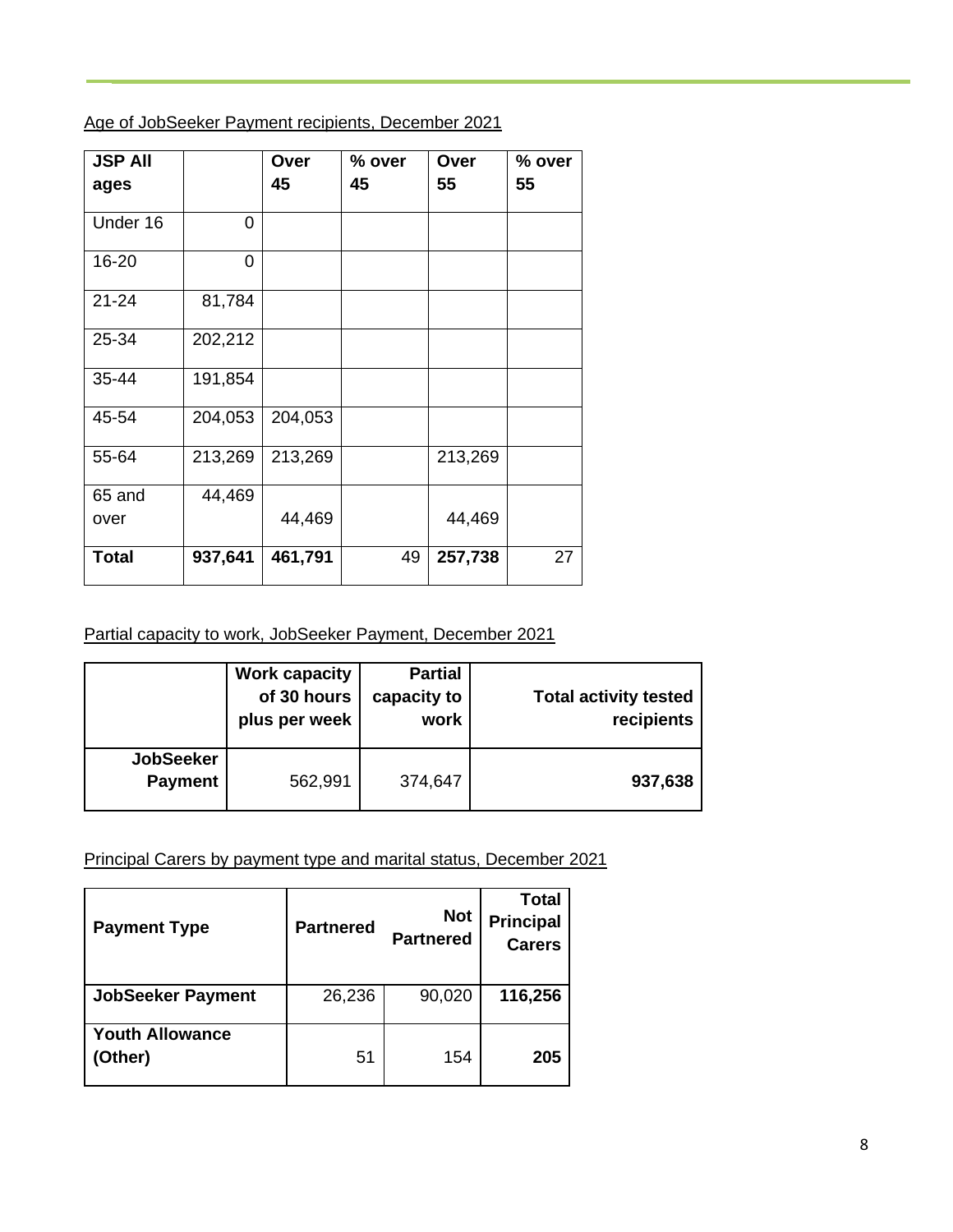| Working Age Payments by Gender, December 2020 and December 2021 |  |  |  |
|-----------------------------------------------------------------|--|--|--|
|                                                                 |  |  |  |

|                                                          | Dec-20      | Dec-20    | Dec-20       | Dec-20                                    | <b>Dec-21</b>  | <b>Dec-21</b>  | <b>Dec-21</b> | Dec-21   |
|----------------------------------------------------------|-------------|-----------|--------------|-------------------------------------------|----------------|----------------|---------------|----------|
| <b>Payment type</b>                                      | <b>Male</b> | Female    | <b>Total</b> | $\overline{\frac{9}{6}}$<br><b>Female</b> | <b>Male</b>    | <b>Female</b>  | <b>Total</b>  | % Female |
| <b>JobSeeker</b><br><b>Payment</b>                       | 698,985     | 625,331   | 1,324,316    | 47                                        | 479,784        | 457,854        | 937,638       | 49       |
| Youth<br><b>Allowance</b><br>(other)                     | 78,150      | 71,855    | 150,005      | 48                                        | 45,598         | 45,328         | 90,926        | 50       |
| <b>Parenting</b><br><b>Payment</b><br><b>Partnered</b>   | 8,973       | 86,578    | 95,551       | 91                                        | 7,125          | 68,736         | 75,861        | 91       |
| <b>Parenting</b><br><b>Payment</b><br><b>Single</b>      | 11,959      | 231,141   | 243,100      | 95                                        | 11,098         | 223,010        | 234,108       | 95       |
| Special<br><b>Benefit</b>                                | 4,921       | 4,058     | 8,979        | 45                                        | 4,936          | 5,685          | 10,621        | 54       |
| Youth<br><b>Allowance</b><br>(student and<br>apprentice) | 74,394      | 103,585   | 177,979      | 58                                        | 59,951         | 85,547         | 145,498       | 59       |
| <b>ABSTUDY</b><br>(Living<br>Allowance)                  | 3,830       | 5,697     | 9,527        | 60                                        | 3,777          | 5,461          | 9,238         | 59       |
| <b>Austudy</b>                                           | 16,068      | 20,704    | 36,772       | 56                                        | 14,463         | 17,989         | 32,452        | 55       |
| <b>Widow</b><br><b>Allowance</b>                         | $\mathbf 0$ | 3,557     | 3,557        | 100                                       | $\overline{0}$ | $\overline{0}$ | $\mathbf 0$   |          |
| <b>Partner</b><br><b>Allowance</b>                       | 27          | 375       | 402          | 93                                        | $\overline{0}$ | $\mathbf 0$    | $\mathbf 0$   |          |
| <b>Total WAP</b>                                         | 897,307     | 1,152,881 | 2,050,188    | 56                                        | 626,732        | 909,610        | 1,536,342     | 59       |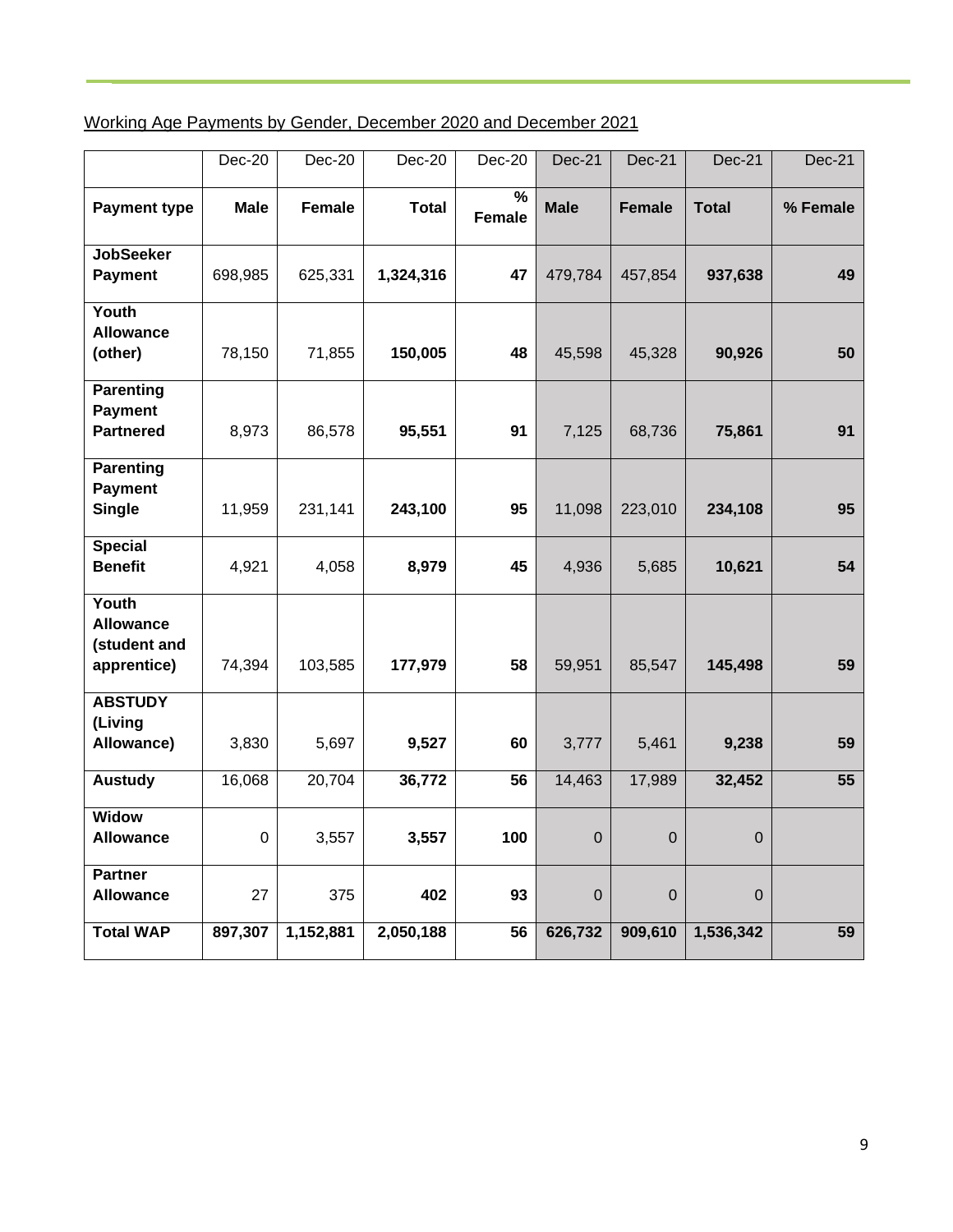Working Age Payments with children in 30 most [marginal seats,](https://results.aec.gov.au/24310/Website/HouseDivisionalResults-24310.htm) December 2021

| Electorate     | <b>Party Held</b><br><b>State</b> |               | <b>Margin</b><br>2019 or<br>by-elec | <b>WAP with kids</b><br><b>Dec 21</b> |  |  |
|----------------|-----------------------------------|---------------|-------------------------------------|---------------------------------------|--|--|
| Macquarie      | <b>NSW</b>                        | <b>ALP</b>    | 371                                 | 9,979                                 |  |  |
| <b>Bass</b>    | <b>TAS</b>                        | Liberal       | 563                                 | 14,334                                |  |  |
| Eden-Monaro    | <b>NSW</b>                        | <b>ALP</b>    | 735                                 | 11,512                                |  |  |
| Chisholm       | <b>VIC</b>                        | Liberal       | 1,090                               | 10,663                                |  |  |
| Lilley         | QLD                               | <b>ALP</b>    | 1,229                               | 12,612                                |  |  |
| Cowan          | WA                                | <b>ALP</b>    | 1,417                               | 16,089                                |  |  |
| Corangamite    | <b>VIC</b>                        | ALP           | 2,170                               | 11,146                                |  |  |
| <b>Blair</b>   | <b>QLD</b>                        | <b>ALP</b>    | 2,321                               | 25,510                                |  |  |
| Wentworth      | <b>NSW</b>                        | Liberal       | 2,346                               | 5,047                                 |  |  |
| Indi           | <b>VIC</b>                        | Independent   | 2,816                               | 13,302                                |  |  |
| <b>Dobell</b>  | <b>NSW</b>                        | <b>ALP</b>    | 3,035                               | 18,164                                |  |  |
| Boothby        | SA                                | Liberal       | 3,047                               | 14,369                                |  |  |
| Solomon        | <b>NT</b>                         | <b>ALP</b>    | 3,396                               | 11,426                                |  |  |
| Moreton        | <b>QLD</b>                        | <b>ALP</b>    | 3,448                               | 15,690                                |  |  |
| <b>Braddon</b> | TAS                               | Liberal       | 4,329                               | 13,028                                |  |  |
| Swan           | WA                                | Liberal       | 4,529                               | 16,843                                |  |  |
| Lingiari       | <b>NT</b>                         | <b>ALP</b>    | 5,292                               | 36,832                                |  |  |
| Dunkley        | <b>VIC</b>                        | Liberal       | 5,304                               | 14,811                                |  |  |
| Greenway       | <b>NSW</b>                        | <b>ALP</b>    | 5,343                               | 14,124                                |  |  |
| Gilmore        | <b>NSW</b>                        | Liberal       | 5,627                               | 15,647                                |  |  |
| Griffith       | <b>QLD</b>                        | <b>ALP</b>    | 5,701                               | 14,397                                |  |  |
| Parramatta     | <b>NSW</b>                        | <b>ALP</b>    | 5,934                               | 19,643                                |  |  |
| Reid           | <b>NSW</b>                        | Liberal       | 5,960                               | 10,442                                |  |  |
| Hunter         | <b>NSW</b>                        | <b>ALP</b>    | 6,074                               | 18,442                                |  |  |
| Longman        | <b>QLD</b>                        | <b>ALP</b>    | 6,525                               | 22,645                                |  |  |
| Lyons          | <b>TAS</b>                        | <b>ALP</b>    | 7,418                               | 13,816                                |  |  |
| Leichhardt     | QLD                               | Lib Nat Party | 7,491                               | 31,091                                |  |  |
| <b>Higgins</b> | <b>VIC</b>                        | Liberal       | 7,800                               | 8,104                                 |  |  |
| Robertson      | <b>NSW</b>                        | Liberal       | 8,139                               | 13,218                                |  |  |
| Richmond       | <b>NSW</b>                        | <b>ALP</b>    | 8,182                               | 18,657                                |  |  |